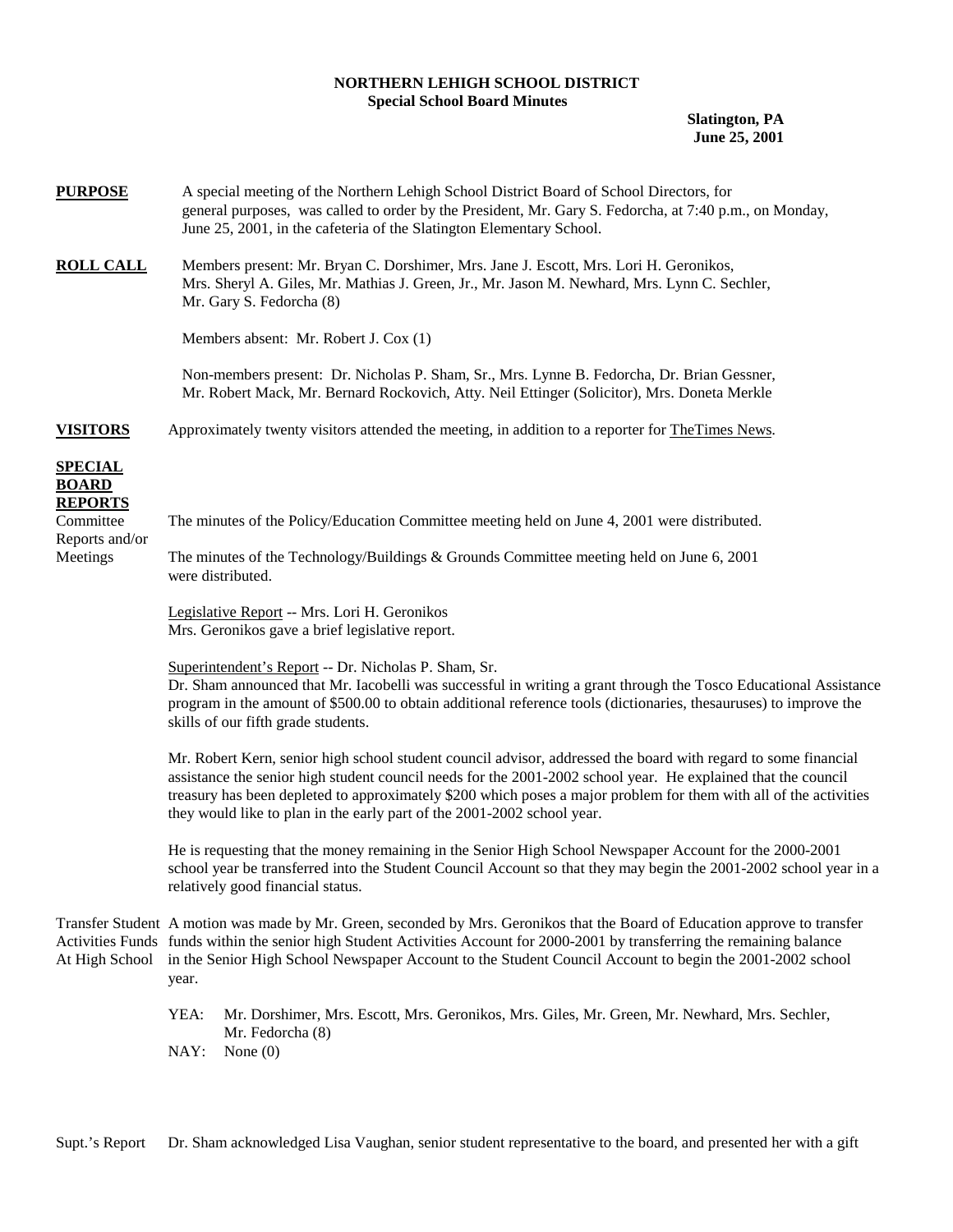| <b>Board Minutes</b> |
|----------------------|
|                      |

| (Con't.)                                                  | recognizing her years of service on the board.                                                                                                                                                                                                                                                                                                                                                                                                                                    |  |  |  |  |  |
|-----------------------------------------------------------|-----------------------------------------------------------------------------------------------------------------------------------------------------------------------------------------------------------------------------------------------------------------------------------------------------------------------------------------------------------------------------------------------------------------------------------------------------------------------------------|--|--|--|--|--|
|                                                           | Dr. Sham reviewed/discussed information he distributed to the board outlining costs associated with<br>the anticipated second phase of funding the district is considering.                                                                                                                                                                                                                                                                                                       |  |  |  |  |  |
|                                                           | Mr. Barry Brobst, representing The Architectural Studio, gave a presentation on the costs associated<br>with expanding the field house and creating a practice soccer field.                                                                                                                                                                                                                                                                                                      |  |  |  |  |  |
|                                                           | Mr. Les Bear, representing Arthurs Lestrange & Company, gave a presentation explaining the funding<br>impact associated with the anticipated funding and distributed information which outlined some<br>financing options for the board to consider.                                                                                                                                                                                                                              |  |  |  |  |  |
| Enter Into<br><b>Bond Debt</b><br>Service                 | Motion made by Mrs. Sechler, with a second made by Mrs. Geronikos that the Board of Education authorize<br>Arthurs Lestrange & Company to prepare the necessary documents to enter into a Bond Debt Service<br>for a total of \$4.5 million to allow the district to meet building and technology needs that were not part<br>of the first phase of funding, but remove \$70,000 from the proposal for classroom TV's and \$350,000 for<br>a Dukane SmartSystem for the district. |  |  |  |  |  |
|                                                           | <b>ROLL CALL:</b><br>YEA:<br>Mrs. Escott, Mrs. Geronikos, Mrs. Giles, Mrs. Sechler (4)<br>NAY:<br>Mr. Dorshimer, Mr. Green, Mr. Newhard, Mr. Fedorcha (4)<br>Motion defeated.                                                                                                                                                                                                                                                                                                     |  |  |  |  |  |
| Enter Into<br><b>Bond Debt</b><br>Service                 | Motion made by Mrs. Escott, with a second made by Mrs. Sechler that the Board of Education<br>approve to enter into a Bond Debt Service for \$4 million, decreasing the estimated cost of expanding<br>and renovating the field house by \$500,000.                                                                                                                                                                                                                               |  |  |  |  |  |
| Public<br>Comment                                         | Art George – Presented some updated information about the soccer program in the district.<br>He thanked the administration and board members for their efforts in working with their<br>organization to begin a soccer program in the district.                                                                                                                                                                                                                                   |  |  |  |  |  |
|                                                           | <b>ROLL CALL:</b><br>Mrs. Escott, Mrs. Giles, Mr. Newhard, Mrs. Sechler, Mr. Fedorcha (5)<br>YEA:<br>NAY:<br>Mrs. Geronikos, Mr. Green, Mr. Dorshimer (3)<br>Motion carried.                                                                                                                                                                                                                                                                                                      |  |  |  |  |  |
|                                                           | Executive Work Session was held prior to the meeting beginning at 7:00 p.m.                                                                                                                                                                                                                                                                                                                                                                                                       |  |  |  |  |  |
| <b>PERSONNEL</b>                                          | Motion made by Mrs. Sechler, seconded by Mrs. Escott that the Board of Education approve the<br>following items listed under Personnel:                                                                                                                                                                                                                                                                                                                                           |  |  |  |  |  |
|                                                           | Rescind Motion Rescind the June 14, 2001 motion approving an effective departure date of August 2, 2001 for<br>Dr. Brian Gessner, high school principal.                                                                                                                                                                                                                                                                                                                          |  |  |  |  |  |
| Resignations-<br>Administrative                           | Accept the resignation of Dr. Brian Gessner from his position as high school principal, effective July 8,<br>2001 and approve to compensate him for all accrued and unused vacation and personal days.                                                                                                                                                                                                                                                                            |  |  |  |  |  |
| Non-<br>Instructional                                     | Accept the resignation of Donna Heffernan, Title I Aide in the Peters Elementary School, effective<br>June 8, 2001.                                                                                                                                                                                                                                                                                                                                                               |  |  |  |  |  |
| Abolish Non-<br>Instructional<br>Position And<br>Employee | In accordance with School Board Policy #511, approve to abolish the position of Transportation<br>Coordinator for the district and move those responsibilities into the realm of the Director of Buildings and<br>Grounds. As a result of this abolishment, the last day of employment for Marie Logue, Transportation<br>Coordinator, will be June 30, 2001.                                                                                                                     |  |  |  |  |  |

## **PERSONNEL**

(Con't.)

Uncompensated Approve the request of Jacqueline Sham, Slatington Elementary third grade teacher, to take an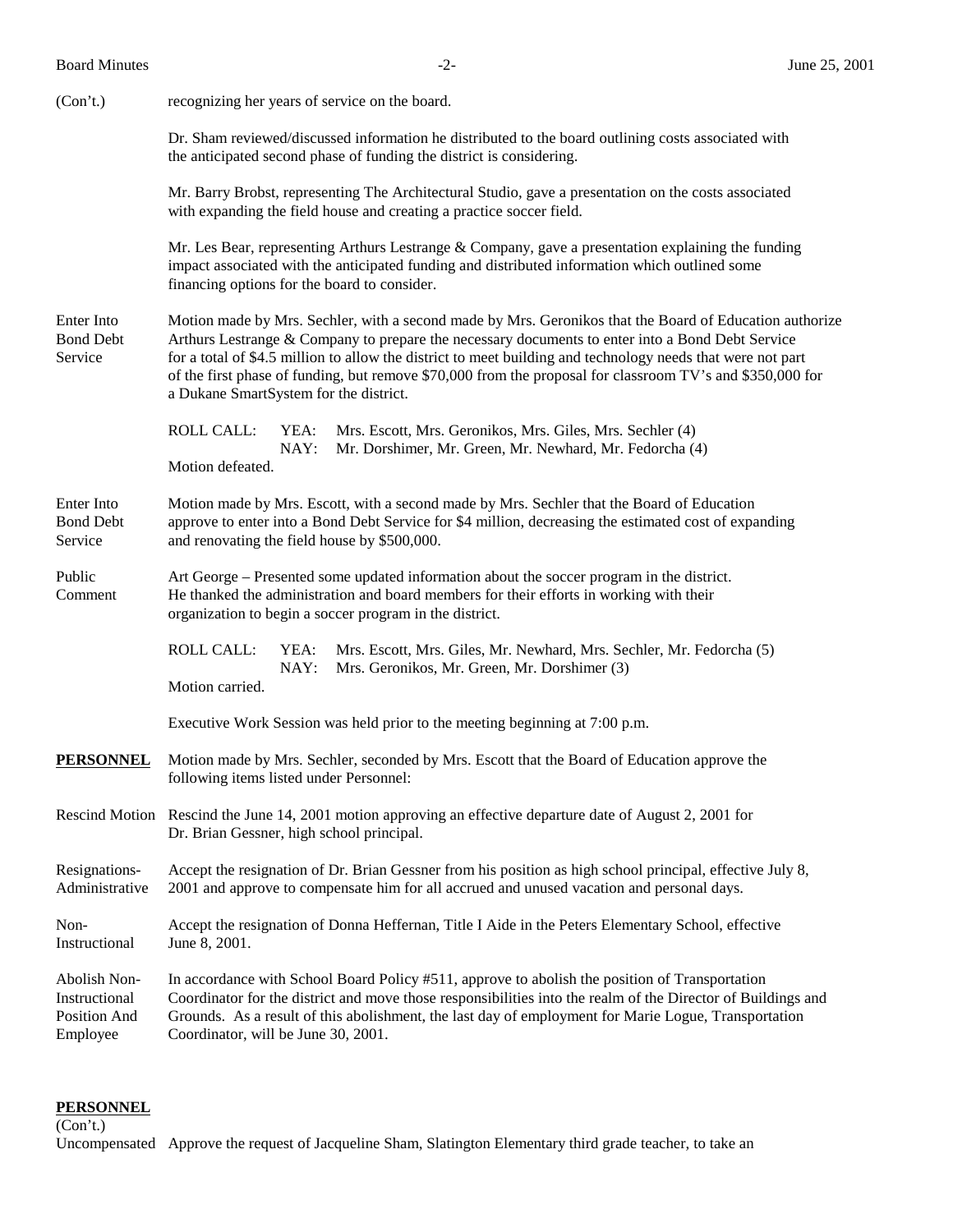Board Minutes  $-3$ -<br>Board Minutes June 25, 2001

| Leave-J. Sham                                                       | uncompensated leave from her teaching position for the first semester of the 2001-2002 school year in<br>accordance with School Board Policy #439.                                                                                                                                                                                                                                                                                                                                                                                                                                                                |  |  |  |
|---------------------------------------------------------------------|-------------------------------------------------------------------------------------------------------------------------------------------------------------------------------------------------------------------------------------------------------------------------------------------------------------------------------------------------------------------------------------------------------------------------------------------------------------------------------------------------------------------------------------------------------------------------------------------------------------------|--|--|--|
| Appoint<br>Athletic<br>Director                                     | Approve to employ Mr. Glenn Rissmiller to the position of Athletic Director for the 2001-2002 school<br>year. Mr. Rissmiller's stipend for the 2001-2002 school year will be determined when the 2001-2002<br>Auxiliary Salary Schedule is approved.                                                                                                                                                                                                                                                                                                                                                              |  |  |  |
|                                                                     | YEA:<br>Mr. Dorshimer, Mrs. Escott, Mrs. Geronikos, Mrs. Giles, Mr. Green, Mr. Newhard, Mrs. Sechler,<br>Mr. Fedorcha (8)<br>NAY:<br>None $(0)$                                                                                                                                                                                                                                                                                                                                                                                                                                                                   |  |  |  |
| <b>POLICY</b>                                                       | Motion made by Mr. Newhard, seconded by Mrs. Sechler that the Board of Education approve the<br>following items listed under Policy:                                                                                                                                                                                                                                                                                                                                                                                                                                                                              |  |  |  |
| <b>NLHS</b> Student<br><b>Activities Fund</b><br>Statement          | Approve the Northern Lehigh High School Student Activities Fund Statement for the<br>month of April 2001.                                                                                                                                                                                                                                                                                                                                                                                                                                                                                                         |  |  |  |
| Conferences                                                         | Approve the request of Sharon Williams to attend the annual ACCESS PA conference in Allentown<br>on September 20, 2001. Expenses for this conference include \$31.00 for registration, \$360.00<br>(\$180.00 for each elementary school) for project fees, for a total of \$391.00 plus the cost of a<br>substitute teacher for one day. This request has been included in the 2001-2002 Peters and Slatington<br>Elementary library budgets.                                                                                                                                                                     |  |  |  |
|                                                                     | Approve the request of Kristie Croll to attend the Project Care, SAP Training conference in<br>Bethlehem from June 26-29, 2001. Expenses include \$350.00 for registration and will be paid for<br>through Drug Free monies.                                                                                                                                                                                                                                                                                                                                                                                      |  |  |  |
|                                                                     | Approve the request of Betsy Vasquez to attend a Wilson Language Training conference in<br>Allentown on July 16 & 17, 2001. Expenses for the conference include \$195.00 for registration and<br>will be paid for through IDEA funds.                                                                                                                                                                                                                                                                                                                                                                             |  |  |  |
|                                                                     | YEA:<br>Mr. Dorshimer, Mrs. Escott, Mrs. Geronikos, Mrs. Giles, Mr. Green, Mr. Newhard, Mrs. Sechler,<br>Mr. Fedorcha (8)<br>NAY:<br>None $(0)$                                                                                                                                                                                                                                                                                                                                                                                                                                                                   |  |  |  |
| <b>CURRICU-</b><br><b>LUM AND</b><br><b>INSTRUCT-</b><br><b>ION</b> | Motion made by Mr. Dorshimer, seconded by Mrs. Sechler that the Board of Education authorize<br>proper officials to ratify a contractual agreement between the Northern Lehigh School District and<br>the Carbon Lehigh Intermediate Unit #21 to continue the Driver Education Program in our district,<br>effective July 1, 2001 through June 30, 2002.                                                                                                                                                                                                                                                          |  |  |  |
|                                                                     | YEA:<br>Mr. Dorshimer, Mrs. Escott, Mrs. Geronikos, Mrs. Giles, Mr. Green, Mr. Newhard, Mrs. Sechler,<br>Mr. Fedorcha (8)<br>NAY:<br>None $(0)$                                                                                                                                                                                                                                                                                                                                                                                                                                                                   |  |  |  |
| NEW<br><b>BUSINESS</b>                                              | Motion made by Mrs. Sechler, seconded by Mrs. Escott that the Board of Education approve to allow<br>Mrs. Lori Geronikos, who applied for the Federal Relations Network, and upon approval by the<br>Pennsylvania School Boards Association Executive Board to attend the Federal Relations Network<br>Conference in Washington, DC from February 3-5, 2002, Mrs. Geronikos is requesting reimbursement<br>for costs, estimated to be \$405.00 plus meals and transportation. At this conference she will be given<br>time to lobby for federal funds. This is a one-year commitment beginning in September 2001. |  |  |  |
|                                                                     | YEA:<br>Mr. Dorshimer, Mrs. Escott, Mrs. Geronikos, Mrs. Giles, Mr. Green, Mr. Newhard, Mrs. Sechler,<br>Mr. Fedorcha (8)<br>NAY:<br>None $(0)$                                                                                                                                                                                                                                                                                                                                                                                                                                                                   |  |  |  |
| <b>FINANCIAL</b>                                                    | Motion made by Mr. Dorshimer, seconded by Mr. Newhard that the Board of Education approve the                                                                                                                                                                                                                                                                                                                                                                                                                                                                                                                     |  |  |  |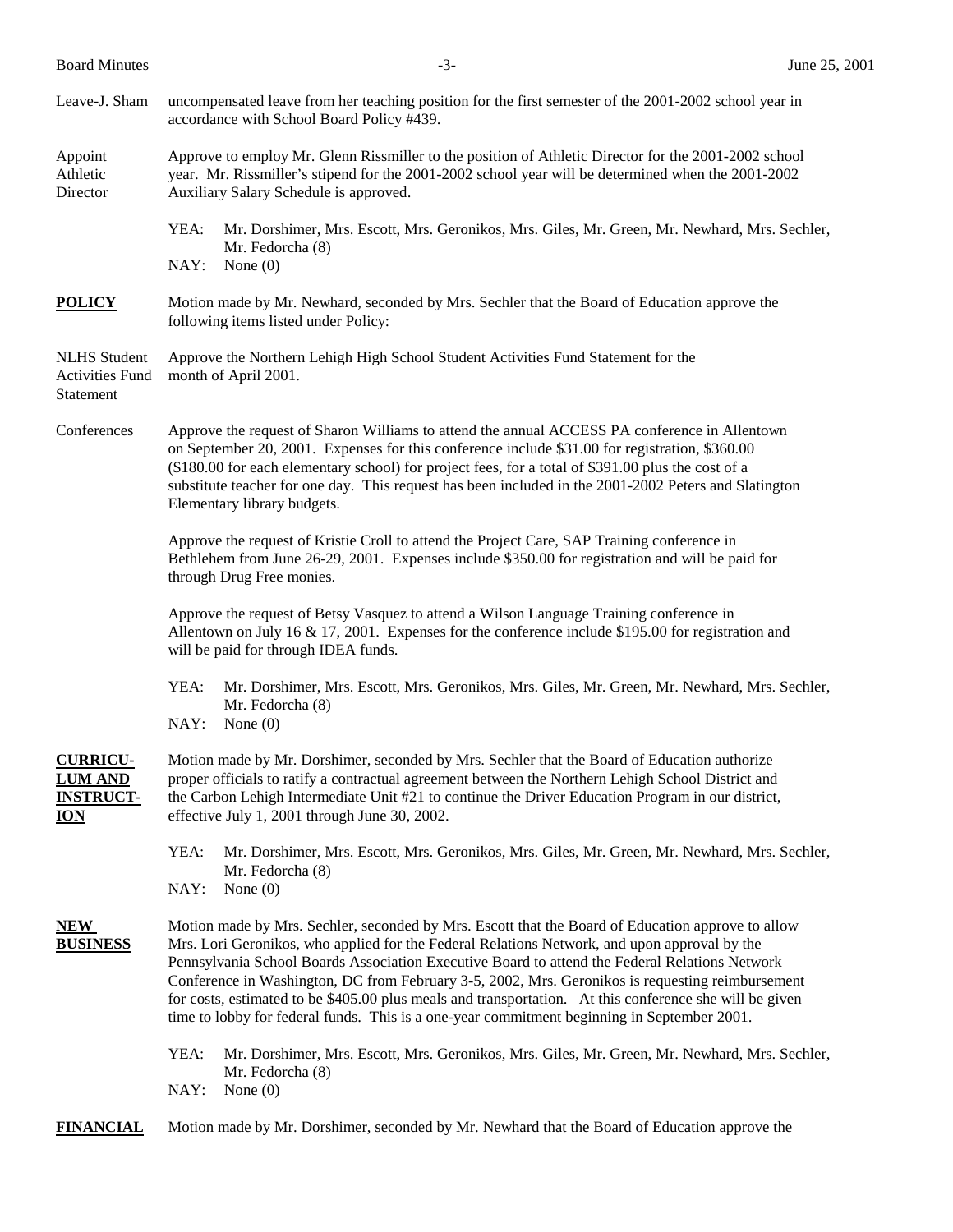Board Minutes -4- June 25, 2001

following financial items:

Portfolio Approve the Arthurs Lestrange Cash Management Portfolio Summary for the month of May 2001. Summary

Construction Approve to have Construction Account bills paid on July 2, 2001, as presented. Bills

Capital Reserve Approve payment of Capital Reserve #1 bills, as presented.

#1 Bills

Purchase Approve the purchase of cafeteria equipment at a cost of \$31,978.53 from Singer Equipment Cafeteria Company. These items would be purchased under the current PA State Contract No. 7350-05. Equipment Money for this purchase would come from the "moveable fixtures & equipment" portion of the high school project.

Purchase Approve the purchase of various items of furniture at a cost of \$36,340.30 from Roberts & Meck, Inc. Various Items These items would be purchased under the current PA State Contract No. 7105-05. Money for this Of Furniture purchase would come from the "moveable fixtures & equipment" portion of the high school project.

Purchase Library Approve the purchase of library furniture for the senior high school at a cost of \$13,531.00 from Roberts & Furniture Meck, Inc. These items would be purchased under the current PA State Contract No. 7105-05. Money for this purchase would come from the "moveable fixtures & equipment" portion of the high school project.

Change Orders Approve to authorize a change order request for brick repairs at the senior high school for brick SH Brick replacements as presented for a total cost of \$2692.00. Replacements

Vision Approve to authorize a change order request from Vision Mechanical, Inc. to provide labor and material Mechanical to install one (1) 3" floor drain in Serving A-022, as per piping sketch dated June 1, 2001 at a cost of \$4,623.00.

Approve Change Approve the recommendation of the Technology/Buildings and Grounds Committee to authorize the Orders Under Superintendent and Director of Buildings and Grounds to approve change orders up to \$10,000.00 to \$10,0000 allow work to be accomplished without interruption, when necessary, between school board meetings.

Delinquent Approve the appointment of Statewide Tax Recovery as the delinquent per capita tax collector for the Per Capita Tax district for the fiscal year 2001. Collector

Next Day Approve the renewal of a one-year Next Day Hardware Maintenance Program through Nortel Networks at Hardware a cost of \$8520, a decrease of \$1390, effective July 1, 2001 and ending on June 30, 2002. Maintenance

Travel And Renew the travel and accident insurance policy for the 2001-2002 school year with Aon Consulting. This Accident renewal is with the same company as last year, and the \$500 yearly premium is with no increase. Insurance Renewal

**FINANCIAL**  $(C<sub>on</sub>'t)$ 

| $\overline{C}$      |                                                                                                     |  |  |
|---------------------|-----------------------------------------------------------------------------------------------------|--|--|
| Refund Real         | Refund \$101.85 of the 2000-2001 school property taxes to the following individual due to           |  |  |
| <b>Estate Taxes</b> | assessed value being reduced from \$25,400 to \$14,900. The value was reduced due to fire damage on |  |  |
|                     | April 1, 2001.                                                                                      |  |  |

Heather Lynn Kimak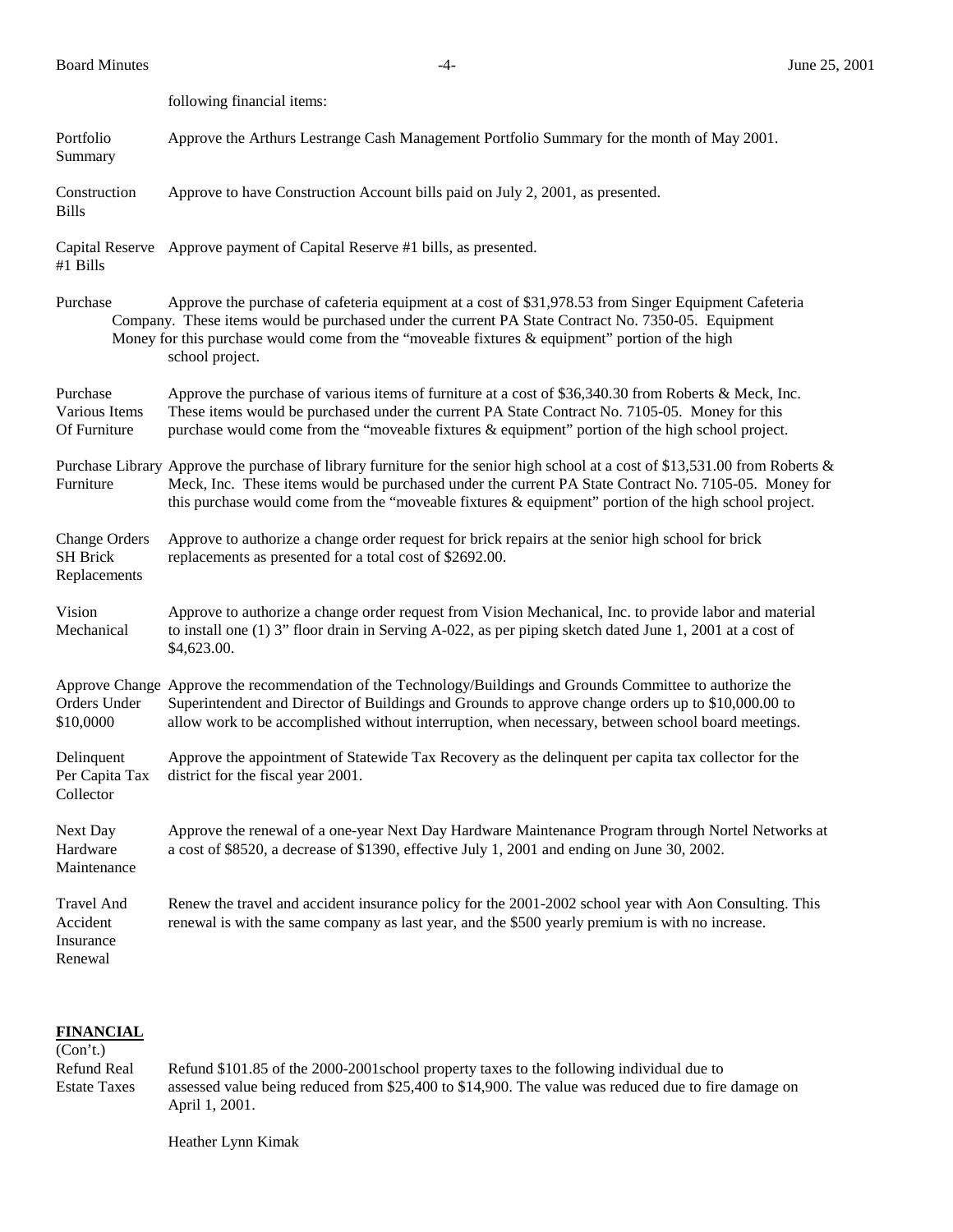|                                                                     | 436 West South Street<br>Slatington, PA 18080-1723<br>Tax Parcel ID 18-02-B06SE3A-025-003<br><b>Borough of Slatington</b>                                                                                                                                                                             |  |  |  |  |
|---------------------------------------------------------------------|-------------------------------------------------------------------------------------------------------------------------------------------------------------------------------------------------------------------------------------------------------------------------------------------------------|--|--|--|--|
| Use Cafeteria<br>Funds To<br>Purchase<br>Cafeteria<br>Equipment     | Approve the recommendation of the Business Manager to use up to \$60,000 of cafeteria<br>funds to purchase cafeteria equipment that is necessary due to the building project. Items will be<br>purchased under Pennsylvania State Contract or through competitive bidding as required by School Code. |  |  |  |  |
| <b>CAN</b> Insurance<br>Company<br>Renewal                          | Approve to renew the equipment maintenance insurance program for the 2001-2002<br>school year with CAN Insurance Company at a yearly premium of \$34,949. The renewal is with the same<br>company as last year, and the premium is a \$320 increase from the previous year.                           |  |  |  |  |
|                                                                     | YEA:<br>Mr. Dorshimer, Mrs. Escott, Mrs. Geronikos, Mrs. Giles, Mr. Green, Mr. Newhard, Mrs. Sechler,<br>Mr. Fedorcha (8)<br>NAY:<br>None $(0)$                                                                                                                                                       |  |  |  |  |
| <b>INFORM-</b><br><b>ATION</b>                                      | Minutes of the Carbon Lehigh Intermediate Unit Board of Directors meeting held on May 21, 2001<br>were distributed.                                                                                                                                                                                   |  |  |  |  |
| <b>RECOG-</b><br><b>NITION OF</b><br><b>GUESTS</b>                  | Art George – Asked if the board would give the high school administration some direction to petition<br>the Colonial League for a high school soccer program.                                                                                                                                         |  |  |  |  |
| Begin<br>Soccer Program<br>In Northern<br>Lehigh School<br>District | Motion made by Mrs. Sechler, with a second by Mr. Newhard that the Board of Education approve to<br>begin a soccer program in the Northern Lehigh School District with the understanding that the soccer parents<br>organization fund the cost of coaches for the first year.                         |  |  |  |  |
| Amend Motion                                                        | Motion made by Mr. Green, with a second by Mrs. Giles, that the Board of Education approve to<br>authorize Dr. Brian Gessner to apply to the Colonial League for a boy's and girl's soccer program with the<br>funding coming from the school's athletic fund for the 2001-2002 school year.          |  |  |  |  |
|                                                                     | YEA:<br>Mr. Dorshimer, Mrs. Escott, Mrs. Geronikos, Mrs. Giles, Mr. Green, Mr. Newhard, Mrs. Sechler,<br>Mr. Fedorcha (8)<br>NAY:<br>None $(0)$                                                                                                                                                       |  |  |  |  |

| <b>ADJOURN-</b><br><b>MENT</b> | Motion made by Mrs. Geronikos, seconded by Mrs. Sechler that the special meeting of the Northern<br>Lehigh Board of School Directors be adjourned at 10:30 p.m. |                                                                                                                   |  |
|--------------------------------|-----------------------------------------------------------------------------------------------------------------------------------------------------------------|-------------------------------------------------------------------------------------------------------------------|--|
|                                | YEA:                                                                                                                                                            | Mr. Dorshimer, Mrs. Escott, Mrs. Geronikos, Mrs. Giles, Mr. Green, Mr. Newhard, Mrs. Sechler,<br>Mr. Fedorcha (8) |  |
|                                |                                                                                                                                                                 | NAY: None(0)                                                                                                      |  |
|                                |                                                                                                                                                                 | Respectfully submitted,                                                                                           |  |

Lori H. Geronikos